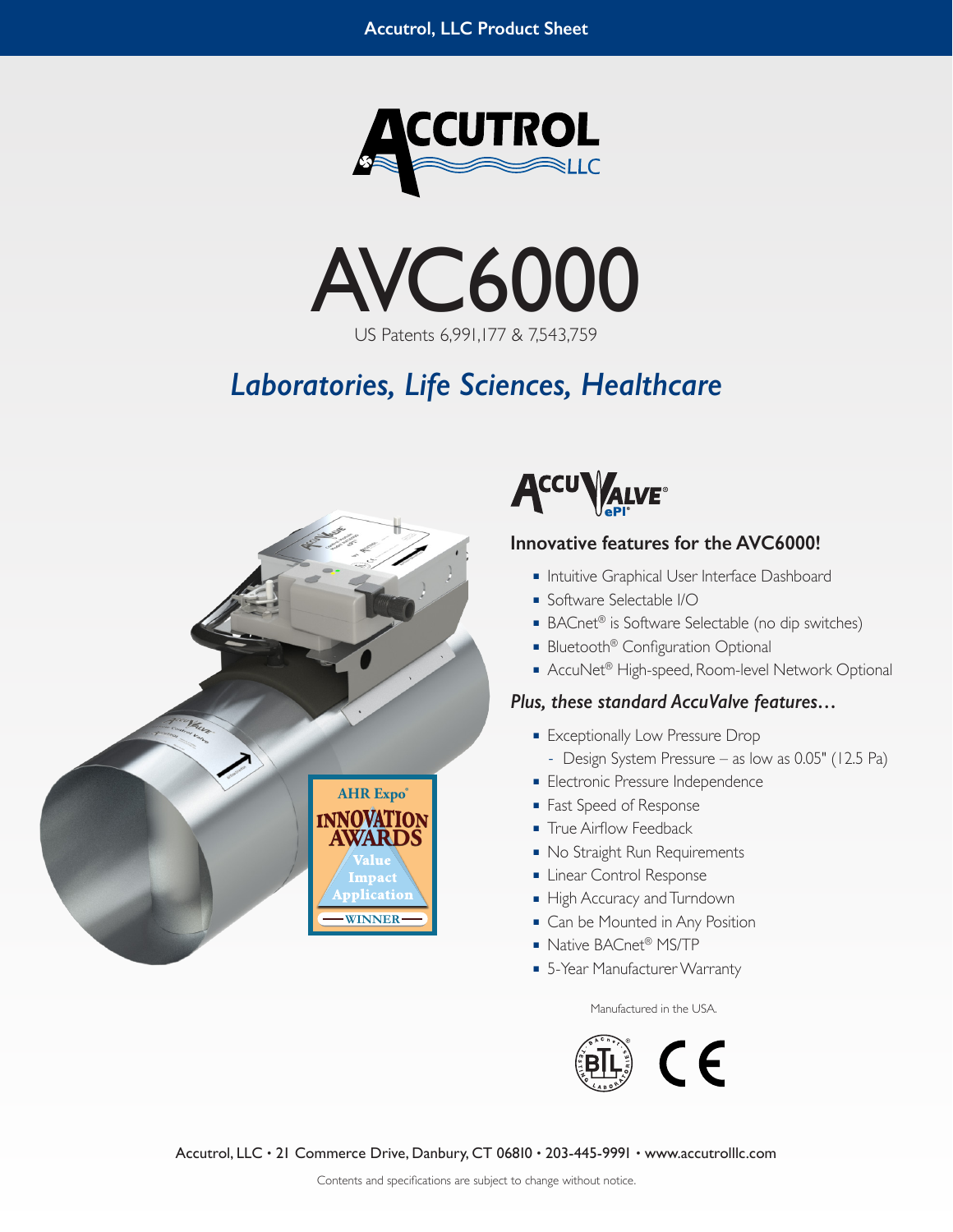#### **The Accutrol AVC6000 is an electronically pressure**

**independent AccuValve®.** It takes the revolutionary design of the exceptionally low pressure drop AccuValve and builds airflow control into the electronics. The AVC6000 is designed for critical airflow control in laboratories and other specialized areas where fast speed of response and precise airflow measurement is required. The integral native BACnet® MS/TP allows direct communication to the Building Automation System (BAS) where desired.

## **Features & Benefits**

The AVC6000 is designed for critical environment airflow control in laboratories, life science and healthcare facilities where fast speed of response and precise airflow measurement is required. The AccuValve's award winning design incorporates:

#### *Exceptionally Low Pressure Drop*

AccuValve's award winning design incorporates a streamlined compression section and a carefully designed static regain section. These features provide lower pressure drop, lower noise level and better flow measurement conditions than any other available technology.

#### *True Airflow Measurement*

The integral high accuracy vortex airflow sensing provides high turndown while maintaining accuracies of 5% of reading over the flow range, ensuring precise airflow control.

#### *No Straight Run Requirements*

There are no straight duct runs required before or after the valve, making application of the valve very simple. The air compression in the valve provides laminar airflow throughout the airflow range providing repeatable airflow measurement regardless of inlet or outlet conditions.

### *ASHRAE Standard 90.1 Compliant without need for additional hardware*

ASHRAE Standard 90.1 calls for the reset of the static pressure setpoint in VAV systems equipped with DDC controls. The AccuValve design allows the Building Automation System to provide this benefit to the owner without the requirement of any additional hardware or complexity. This is unique to the AccuValve for critical environments.

#### *Simple Layout and Installation*

All parts of the AccuValve are accessible from the front of the valve simplifying installation requirements. In addition, the valve can be mounted at any angle and rotated 360°.

#### *Intuitive Insight Software*

The AVC6000 also incorporates a simple and intuitive graphical user interface which enables the user to configure the valve for their specific requirements. Accutrol's Insight software, provided free of charge, insures that the owner is not required to contact the manufacturer of the airflow control system when changes are required in the field.

#### *BACnet®*

The integral, native BACnet® MS/TP allows direct communication to the Building Automation System (BAS) where desired.

#### *AccuNet® Option*

The optional AccuNet high-speed serial bus provides a room level network for summing multiple AccuValve airflow values into a single analog signal representing the total sum of the AccuValve exhaust airflows within the space.

#### *Bluetooth® Configuration Option*

The AVC6000 is available with a Bluetooth® configuration option, which alleviates the requirement for a USB connector when accessing the airflow valve via Accutrol's Insight graphical user interface software.

#### *Remote Airflow Monitor Option*

The AVC6000 is available with an optional airflow monitor that can be mounted remotely, which displays actual measured airflow.



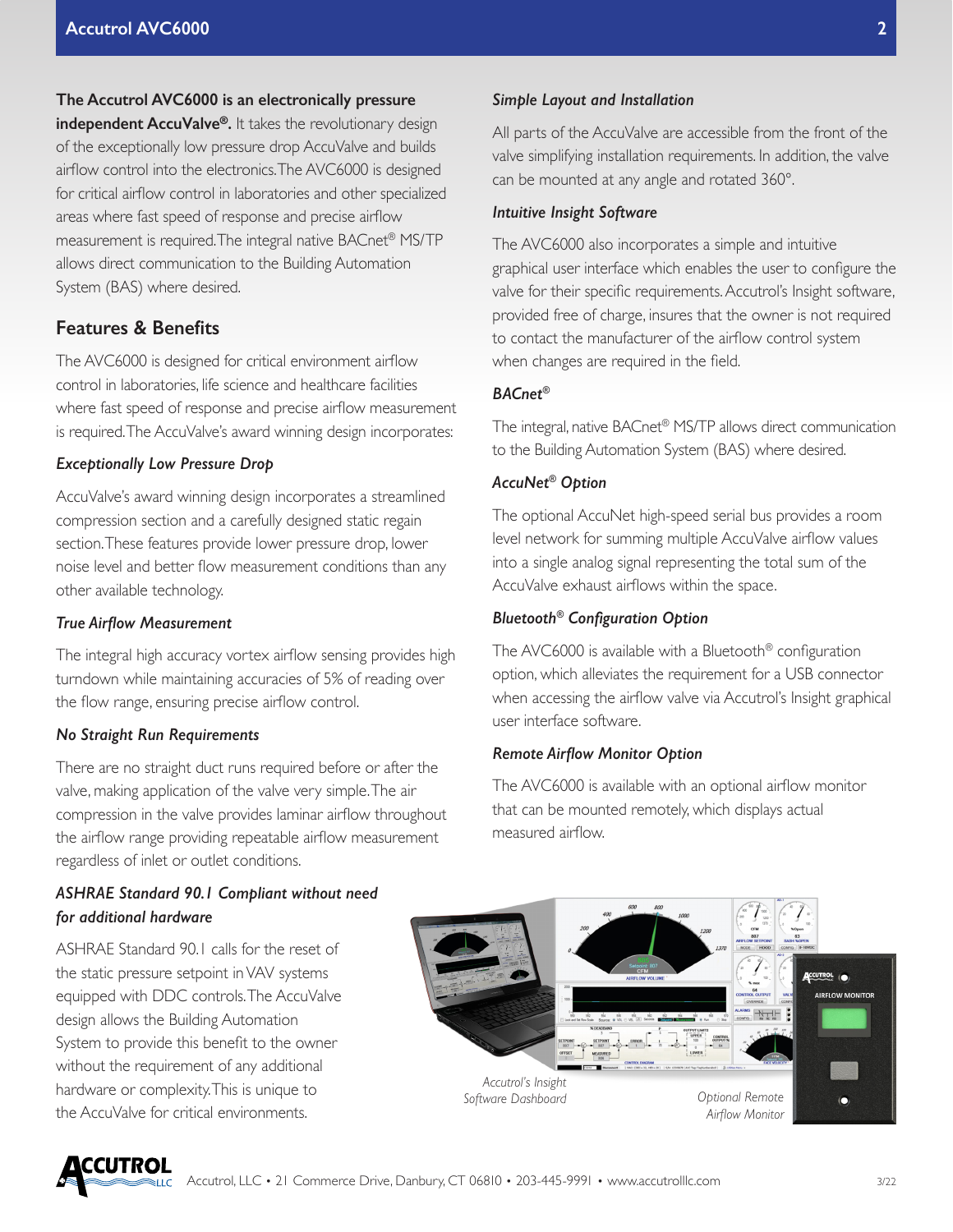## **Standard Control Information**

#### *Constant Volume Application*

- Single set point
- Dry contact input (up to 4 discreet set points determined by 2 dry-contact inputs)
- BACnet<sup>®</sup> MS/TP programmed set point value
- Airflow output to BAS is available either through hardwired analog output or BACnet MS/TP
- Valve position is available either through hardwired analog output or BACnet MS/TP

#### *Variable Volume Applications*

- Analog input (set point received via analog output from another controller)
- BACnet MS/TP programmed set point value
- Airflow output to BAS is available either through hardwired analog output or BACnet MS/TP
- Valve position is available either through hardwired analog output or BACnet MS/TP

#### *Tracking Pair Configurations*

- Lead AVC analog output is wired directly to tracking AVC analog input
- Lead AVC setpoint can be pre-programmed at factory as analog input, digital inputs or BACnet MS/TP
- Airflow output to BAS is available either through hardwired analog output or BACnet MS/TP
- Valve position is available either through hardwired analog output or BACnet MS/TP

#### *Fume Hood Control Applications*

- The AVC6000 incorporates a selectable Fume Hood Mode, which will configure the AVC to operate as a fume hood controller utilizing the Accutrol Fume Hood Monitor and Accutrol Sash Sensor(s)
- The AVC6000 allows multiple occupancy / set back mode changes through dry contact closures
- Configurable purge mode function
- Configurable alarm functions
- Air flow output to BAS is available either through hardwired analog output\* or BACnet MS/TP \* Recommended hardwired connection when utilizing airflow signal for lab airflow tracking
- Face velocity output to BAS is available either through hardwired analog output or BACnet MS/TP
- Sash position or valve position output to BAS is available either through hardwired analog output or BACnet MS/TP
- Fume hood control specific BACnet MS/TP available read/write points

**Additional Accutrol Product Reference** *Accutrol AVC Fume Hood Control System*

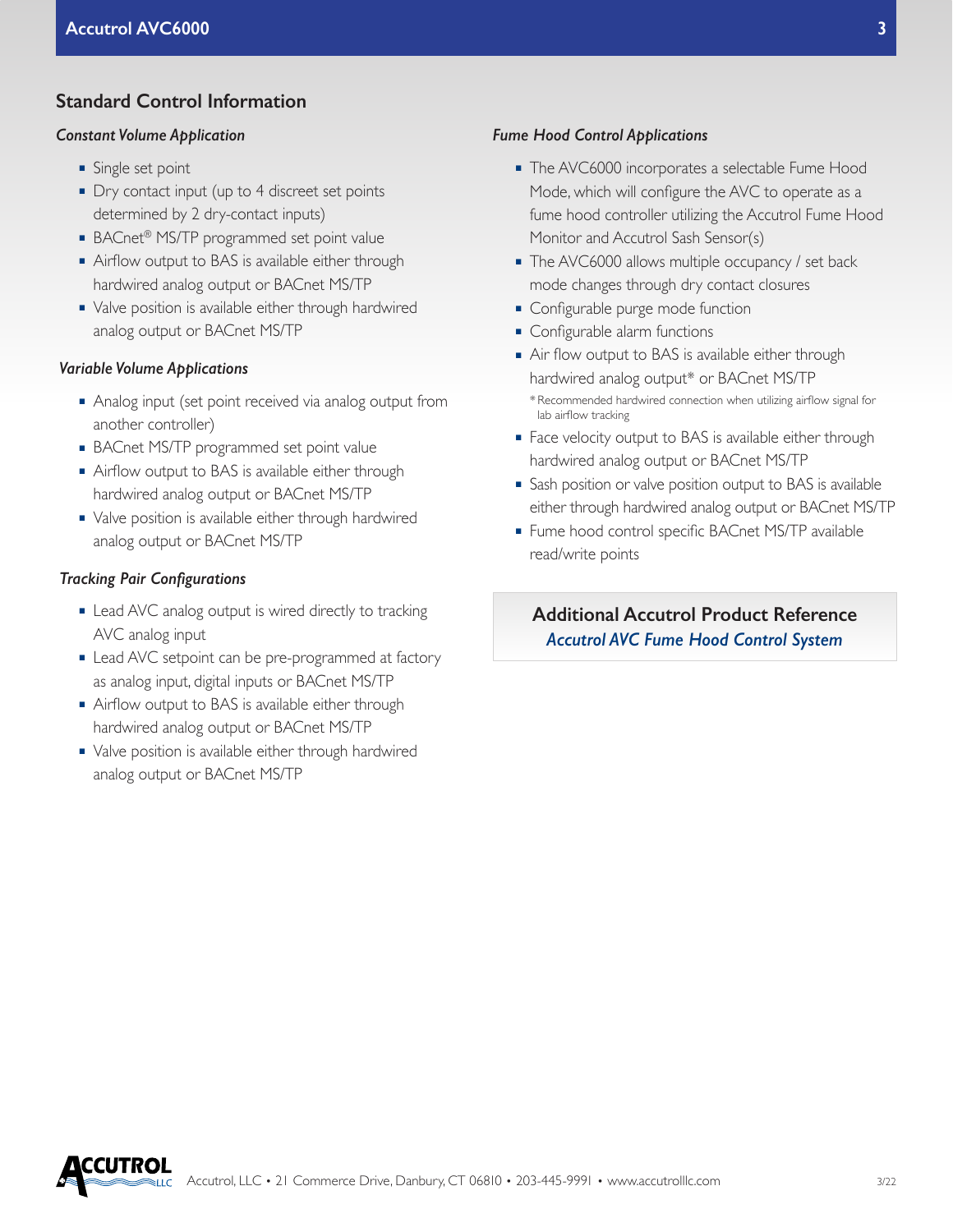## **Operating Pressure Selector**

| <b>Valve</b><br><b>Size</b><br>(mm)    | <b>Eng Units</b> | <b>Airflow Range</b> |      |        |                               |      |      |       |                |
|----------------------------------------|------------------|----------------------|------|--------|-------------------------------|------|------|-------|----------------|
|                                        |                  | <b>Minimum</b>       |      |        | <b>Maximum Design Airflow</b> |      |      |       | <b>Maximum</b> |
| $6"$<br>(152)                          | <b>CFM</b>       | 30                   | 99   | 43     | 174                           | 206  | 230  | 254   | 315            |
|                                        | L/S              | 4                    | 47   | 67     | 82                            | 97   | 108  | 120   | 149            |
|                                        | CMH              | 51                   | 168  | 243    | 296                           | 350  | 391  | 432   | 535            |
| $8"$<br>(203)                          | <b>CFM</b>       | 80                   | 252  | 367    | 447                           | 528  | 589  | 650   | 800            |
|                                        | $L/S$            | 38                   | 119  | 173    | 211                           | 249  | 278  | 307   | 378            |
|                                        | <b>CMH</b>       | 136                  | 428  | 624    | 760                           | 897  | 1000 | 1104  | 1359           |
| $10"$<br>(254)                         | <b>CFM</b>       | 120                  | 428  | 606    | 733                           | 860  | 958  | 1056  | 1300           |
|                                        | L/S              | 57                   | 202  | 286    | 346                           | 406  | 452  | 498   | 614            |
|                                        | CMH              | 204                  | 727  | 1030   | 1245                          | 1461 | 1627 | 1794  | 2209           |
| 12"<br>(305)                           | <b>CFM</b>       | 180                  | 591  | 840    | 1016                          | 1192 | 1326 | 1461  | 1790           |
|                                        | L/S              | 85                   | 279  | 396    | 479                           | 563  | 626  | 690   | 845            |
|                                        | <b>CMH</b>       | 306                  | 1004 | 1427   | 1726                          | 2025 | 2253 | 2482  | 3041           |
| 4"<br>(356)                            | <b>CFM</b>       | 250                  | 979  | 1364   | 1624                          | 1884 | 2079 | 2275  | 2750           |
|                                        | L/S              | $ $ $ $ $ $ $ $      | 462  | 644    | 766                           | 889  | 981  | 1074  | 1298           |
|                                        | CMH              | 425                  | 1663 | 2317   | 2759                          | 3201 | 3533 | 3865  | 4672           |
| $ 2" \times  8"$<br>(305x457)          | <b>CFM</b>       | 260                  | 1003 | 1437   | 1761                          | 2086 | 2341 | 2596  | 3200           |
|                                        | L/S              | 123                  | 473  | 678    | 831                           | 984  | 1104 | 1225  | 1510           |
|                                        | <b>CMH</b>       | 442                  | 1704 | 2441   | 2992                          | 3544 | 3977 | 44    | 5437           |
| 12"x24"<br>$(305 \times 610)$          | <b>CFM</b>       | 350                  | 26   | 1812   | 2213                          | 2614 | 2925 | 3237  | 4000           |
|                                        | L/S              | 165                  | 595  | 855    | 1044                          | 1234 | 38   | 1528  | 1888           |
|                                        | CMH              | 595                  | 2142 | 3079   | 3760                          | 4441 | 4970 | 5500  | 6796           |
| $12" \times 36"$<br>$(305 \times 915)$ | <b>CFM</b>       | 520                  | 2005 | 2875   | 3523                          | 4172 | 4681 | 5 9   | 6400           |
|                                        | L/S              | 245                  | 946  | 1357   | 1663                          | 1969 | 2209 | 2450  | 3020           |
|                                        | CMH              | 883                  | 3407 | 4885   | 5986                          | 7088 | 7954 | 8820  | 10874          |
| 12"x48"<br>$(305 \times 1220)$         | <b>CFM</b>       | 700                  | 2522 | 3625   | 4426                          | 5228 | 5850 | 6473  | 8000           |
|                                        | L/S              | 330                  | 1190 | 7      | 2089                          | 2467 | 2761 | 3055  | 3776           |
|                                        | CMH              | 189                  | 4285 | 6159   | 7520                          | 8882 | 9940 | 10998 | 13592          |
|                                        | "W.C.            |                      |      |        |                               |      |      |       |                |
| Operating<br>Pressure                  |                  | < 0.01               | 0.05 | 0.1    | 0.15                          | 0.2  | 0.25 | 0.3   | 0.45           |
|                                        | Pa               | < 2.5                | 12.5 | 25     | 37.5                          | 50   | 62.5 | 75    | 112.5          |
|                                        |                  |                      |      | BEST < |                               |      |      | GOOD  |                |

Optimum Energy Efficiency

\* Minimum operating pressure when tested in accordance with ANSI/ASHRAE 130-2008

**For further assistance in making your AccuValve selections, please refer to the** *AccuValve Selection Guide for Operating Pressure.* **An AccuValve selection tool for iPhone, iPad and Android devices is also available to assist with AccuValve selections.**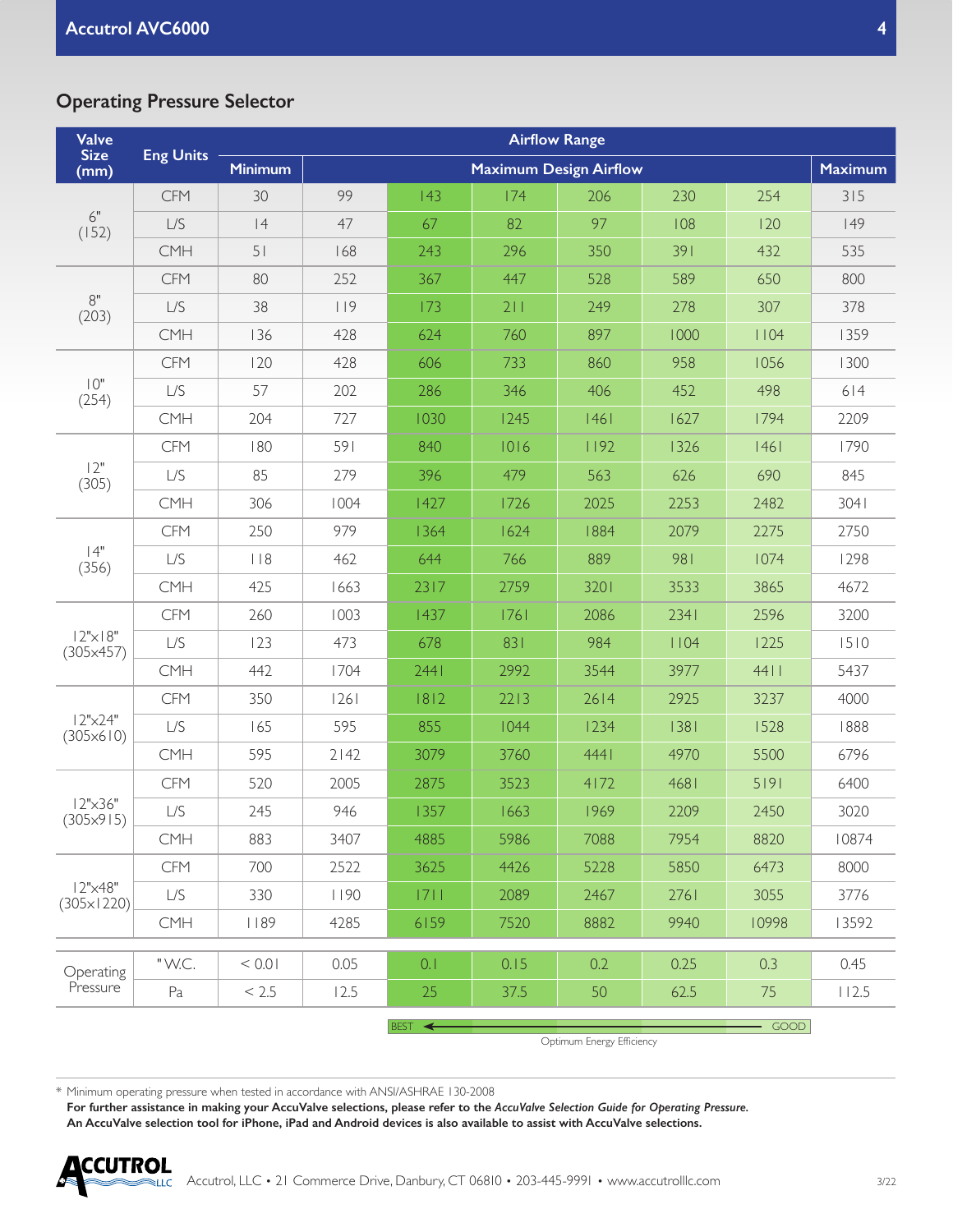# **Specifications**

| <b>ELECTRICAL</b>         |                                                                                                                       | PERFORMANCE                                       |                                                                                  |  |  |
|---------------------------|-----------------------------------------------------------------------------------------------------------------------|---------------------------------------------------|----------------------------------------------------------------------------------|--|--|
| <b>Input Power</b>        | 24VAC ±20% 50/60Hz<br>32VA max. for round, 12"x18" and 12"x24"                                                        | Accuracy                                          | $\pm 5\%$ of reading or 5 CFM (2 L/S; 8 CMH),<br>whichever is greater            |  |  |
|                           | 55VA max. for 12"x36" and 12"x48"                                                                                     | <b>Speed of Response</b>                          | $<$ I second ( $<$ 2 seconds for standard actuator)                              |  |  |
|                           | 24VDC ±10%<br>18W max. for round, 12"x18" and 12"x24"<br>31W max. for 12"x36" and 12"x48"                             | <b>Shut-off Leakage Rate</b><br>@ 3"wc valve DP   | Standard round valves<br>(size 06 through $14$ ) < $1.5\%$ FS max.               |  |  |
|                           | <b>Analog Inputs</b> Al-1, Al-2 and Al-3: (software configurable)                                                     |                                                   | Round valves with blade seals<br>(size 08 through $14$ ) <0.5% FS max.           |  |  |
|                           | Voltage 0-10VDC range, 100K ohm impedance                                                                             |                                                   | Standard rectangular valves                                                      |  |  |
|                           | Current 0-20mA range, 500 ohm impedance                                                                               |                                                   | (size $18$ through $48$ ) <2% FS max.                                            |  |  |
|                           | Resistance 20K ohm range, 500uA Current Source<br>Al-2 and Al-3 also include 100K ohm range,                          |                                                   | Rectangular valves with blade seals<br>(size $18$ through $48$ ) < $1\%$ FS max. |  |  |
|                           | 100uA current source                                                                                                  | Max. Operating Pressure                           | 3"wc differential pressure across valve                                          |  |  |
|                           | 12-bit resolution                                                                                                     | <b>Failure Mode</b>                               | Fail Last Position or Fail Open/Closed                                           |  |  |
| Digital Inputs            | 2 dry-contact inputs                                                                                                  |                                                   | (selectable by model code)                                                       |  |  |
| <b>Analog Outputs</b>     | AO-1 and AO-2: (software configurable)<br>0-20mA, 4-20mA, 0-10v, 2-10v, 0-5v or 1-5v                                  | <b>ENVIRONMENTAL</b>                              |                                                                                  |  |  |
|                           | 12-bit resolution                                                                                                     | Temperature                                       |                                                                                  |  |  |
|                           | V-out capable of driving IK ohm load                                                                                  | Operating                                         | $-20^{\circ}$ to 165° F (-29° to 74° C)                                          |  |  |
| Alarm Relay Output        | DPDT, NC/NO contacts,<br>Rated load IA @ 30VDC or 0.3A @ 125VAC                                                       |                                                   | -20° to 375° F (-29° to 190° C)<br>High Temperature 304SS AVC                    |  |  |
|                           | Max. operating voltage $= 125$ VAC or 60VDC                                                                           | Storage                                           | -40 $^{\circ}$ to 165 $^{\circ}$ F (-40 $^{\circ}$ to 74 $^{\circ}$ C)           |  |  |
|                           | Max. carry current $=$ IA                                                                                             | <b>Humidity</b>                                   | 0% to 90% non-condensing                                                         |  |  |
|                           | Max. switching capacity $=$ 37 VA, 30 W                                                                               |                                                   |                                                                                  |  |  |
| Network Com Port I        | EIA 485 2-wire BACnet MS/TP                                                                                           | <b>MATERIALS OF CONSTRUCTION</b>                  |                                                                                  |  |  |
|                           | Full Master Node State Machine                                                                                        | <b>Valve Housing</b>                              | Aluminum (16 Gauge)                                                              |  |  |
|                           | Data Rates 9600, 19200, 38400, 57600, 76800<br>and 115200                                                             |                                                   | 304SS (20 Gauge)<br>316SS (20 Gauge)                                             |  |  |
|                           |                                                                                                                       | Shafts                                            | 316SS                                                                            |  |  |
|                           | Software provided for setting the MAC address                                                                         | <b>Shaft Bearings</b>                             | Teflon®                                                                          |  |  |
|                           | 1/4 Unit load receiver input impedance<br>Network bias and EOL termination not provided                               | Seals                                             | EPDM with aluminum valves<br>Viton with stainless steel valves                   |  |  |
|                           | within the AVC                                                                                                        | <b>Airflow Sensors</b>                            | Polycarbonate plastic, UL94-VO                                                   |  |  |
| <b>Network Com Port 2</b> | AccuNet Internal LAN (optional)                                                                                       |                                                   | 303SS for High Temperature 304SS AVC                                             |  |  |
| <b>Configuration Port</b> | USB 2.0, Isolated, "C" type connector<br>Optional Bluetooth <sup>®</sup>                                              | <b>Control Module Enclosure</b> 16 Gauge aluminum |                                                                                  |  |  |
| <b>Status Indicators</b>  | LED status indicators for Power, Alarm,<br>Analog output, BACnet communications,<br>USB communications and AVC status |                                                   |                                                                                  |  |  |
| <b>Terminal Blocks</b>    | 2 and 3 position vertical pluggable screw terminal<br>blocks                                                          |                                                   |                                                                                  |  |  |
| Electromagnetic           | 2014/30/EU, EMC Directive                                                                                             |                                                   |                                                                                  |  |  |
| Compatibility             | EN61236-1:2013                                                                                                        |                                                   |                                                                                  |  |  |
|                           | 2014/53/EU, Radio Equipment Directive                                                                                 |                                                   |                                                                                  |  |  |
|                           | EN301489-1.V1.9.2:2011                                                                                                |                                                   |                                                                                  |  |  |
|                           | ETSI EN301489-1, V2.2.0:2017                                                                                          |                                                   |                                                                                  |  |  |
|                           | ETSI EN301489-3, VI.6.1:2013/V2.1.1:2017                                                                              |                                                   |                                                                                  |  |  |
|                           | ETSI EN301489-17, V2.2.1:2012/V3.2.0:2017                                                                             |                                                   |                                                                                  |  |  |

# **Ordering Guides**

Please see the following page for Ordering Guides.

**Product Safety** 2014/35/EU, Low Voltage Directive

EN61010-1:2010/A1:2019/AC:2019